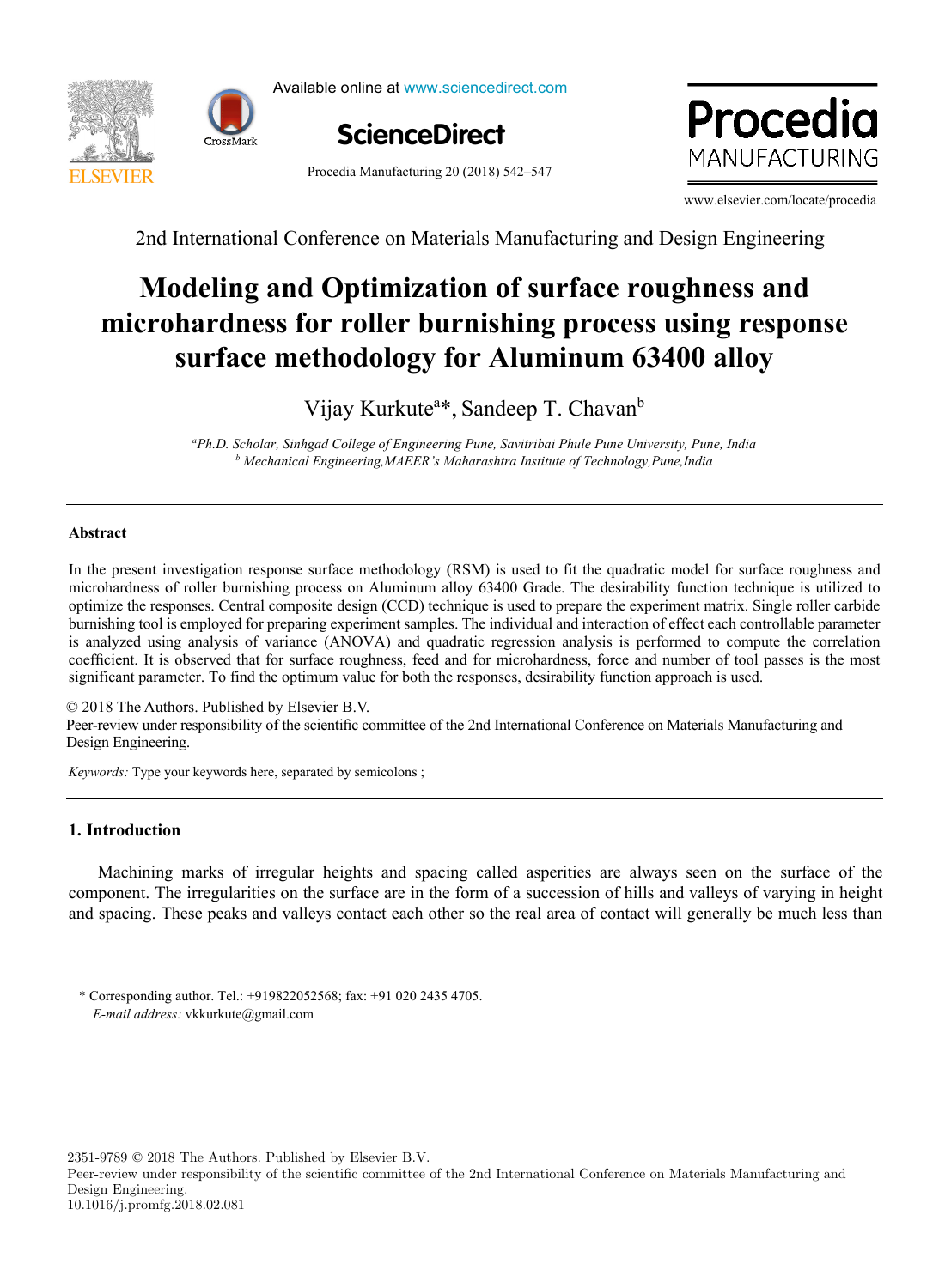the apparent contact area. Adams and Nosonovsky [1] explain the phenomenon of asperity deformation in detail, as the initial contact between workpiece and tool comes at few points and as load increase, the contact further grows. The deformation occurs at contact point which may be elastic, plastic, viscoelastic or viscoplastic. The stresses at the point of contact are very high compared to the nominal stresses. When these stresses exceed the yield point, permanent plastic deformation takes place. This will reduce the height and spacing of the irregularity, resulting in the smooth surface is explained by K.O. Lowa [2]. The plastic deformation changes the mechanical and metallurgical properties.

Hongyun Luoa [3], Korzynski [4], and Djordje Vukelic [5] obtain mathematical model with number of assumptions. The work concludes that force or depth of penetration is the significant factor for the process. For the development of mathematical model extensive data of sample piece and tool material is needed such as mechanical properties of sample and tool (Young's modulus, Poisson's ratio, density, and hardness), surface properties of sample and tool (radius of asperity and surface roughness, a standard deviation of surface height). This limits the use of the model hence empirical models are generally used in the machining process. Statistical model is developed by several researchers. Hassan, Al-Jalil [6] studied the effect of burnishing force and number of ball passes for the optimum surface finish of brass components. A second order mathematical model has been developed with the response surface technique to relate the surface roughness and therefore the two main burnishing parameters force and tool passes. Work on various nonferrous metals is studied by El-Axir [7], M.H. El-Axir\* [8], M.H. El-Axir [9], M.H. El-Axir [10]. Klocke and Liermann [11] used the burnishing technique for the hard-turned surface. Recently researcher is using an artificial neural network(ANN) to fit the nonlinear data. Roller burnishing AL6061 in parallel burnishing orientation and cross burnishing orientation was investigated by Tang, Hakim [12].This study developed an ANN technique. Optimization is done with feed-forward back-propagation network trained by Levenberg–Marquardt training algorithm.

#### **2. Experiment methodology and characterization**

The workpiece material used in this study is Aluminum 63400 alloy. The chemical composition of the material is tested in the laboratory using Optical Emission Spectroscopy. Aluminum rod of diameter 30 mm and length 600 mm is turned on Computer numerical control (CNC) lathe. For initial machining parameters defined are as speed = 400 rpm, feed = 0.2 mm/rev. After turning, the tool is replaced by single roller carbide burnishing tool. Burnishing operation is performed as shown in the Fig. 1. The independently controllable parameters; speed, feed, force and number of passes, are varied in the experiment. The design in the randomized way depicted in Table 1 is used to perform thirty-one experiments on sample workpiece that are previously turned on CNC lathe. The responses are quantified using MITUTOYO model -SJ211 and Vickers microhardness tester for surface roughness and microhardness respectively. Though there are several parameters used to describe the surface roughness, it is generally measured in terms of roughness average Ra value. In the calculation of roughness average, first sampling length is decided, and mean line is marked over the profile. Deviation of profile height from mean line is calculated. Its absolute value gives Ra. The microhardness of the burnished workpiece is measure with Vickers microhardness tester. The component is firmly held in V Block, 500g force is applied by using diamond indenter on the workpiece. The load is applied for 5 to 15 seconds. After removal of the load, the workpiece is viewed by employing a microscope (400X magnification). The two diagonals of the indentation on the surface are measured.





Fig. 1. Experiment setup of roller burnishing process.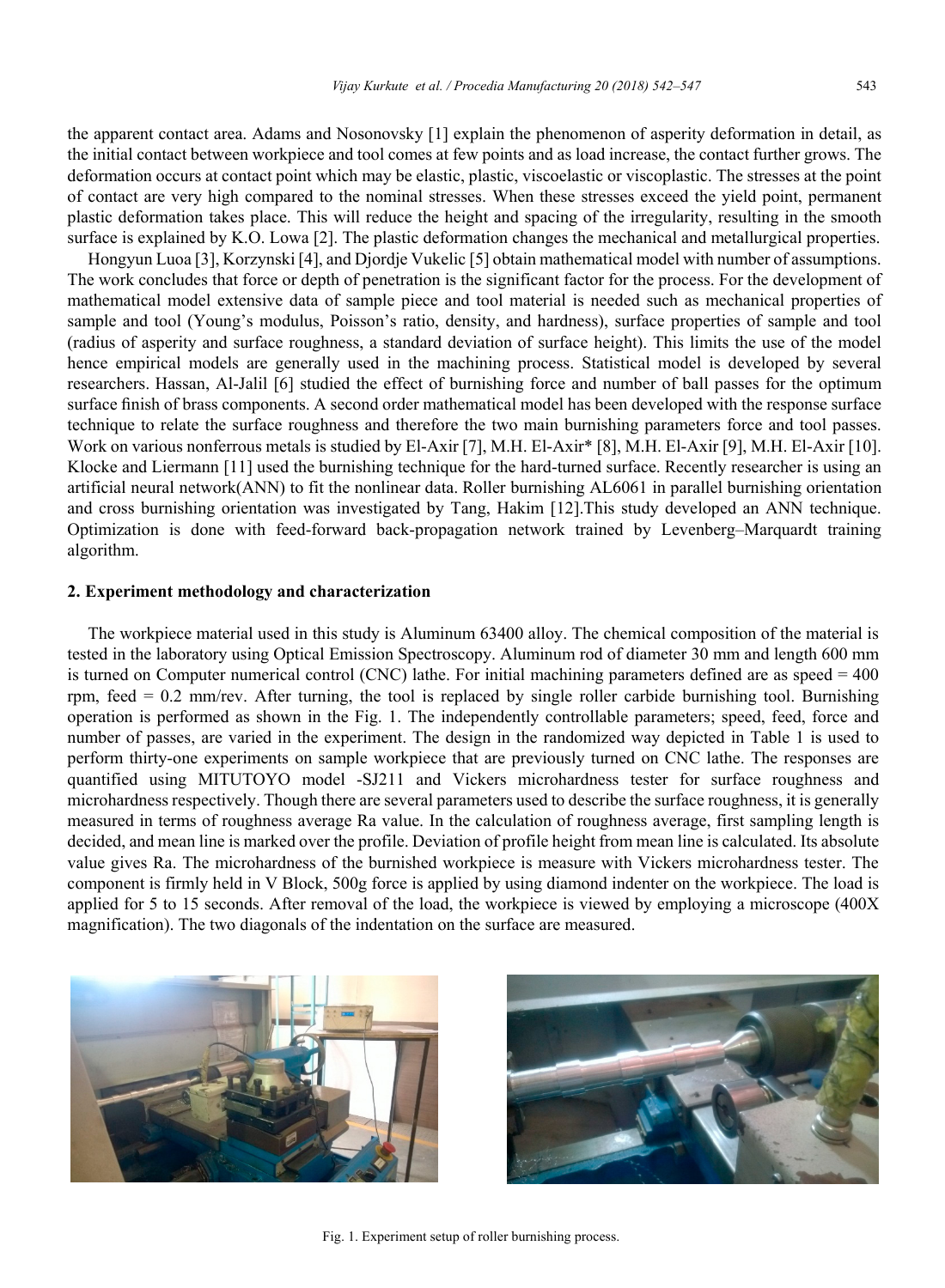#### Table 1. Experiment matrix

| standard order | speed (m/min) | Feed (mm/rev) | Force (N) | Tool passes    | Roughness (µm) | Microhardness (HV) | standard order | speed (m/min) | Feed (mm/rev) | $\epsilon$<br>Force | Tool passes    | Roughness (µm) | Microhardness (HV) |
|----------------|---------------|---------------|-----------|----------------|----------------|--------------------|----------------|---------------|---------------|---------------------|----------------|----------------|--------------------|
| 5              | 20            | 0.5           | 40        | $\overline{c}$ | $1.0\,$        | 114                | 4              | 40            | 0.7           | 20                  | $\overline{c}$ | 1.7            | 76                 |
| 17             | 10            | 0.6           | 30        | 3              | 0.6            | 96                 | 12             | 40            | 0.7           | 20                  | $\overline{4}$ | 2.2            | 106                |
| $\overline{c}$ | 40            | 0.5           | 20        | $\mathbf{2}$   | 0.9            | 88                 | 23             | 30            | 0.6           | 30                  | $\mathbf{1}$   | 0.9            | 98                 |
| 24             | 30            | 0.6           | 30        | 5              | 0.9            | 138                | 15             | 20            | 0.7           | 40                  | $\overline{4}$ | 1.7            | 120                |
| $\tau$         | 20            | 0.7           | 40        | $\mathbf{2}$   | 1.4            | 117                | 20             | 30            | 0.8           | 30                  | 3              | 2.9            | 107                |
| 16             | 40            | 0.7           | 40        | 4              | 1.7            | 110                | 3              | 20            | 0.7           | 20                  | $\sqrt{2}$     | 1.5            | 93                 |
| 27             | 30            | 0.6           | 30        | $\mathfrak{Z}$ | 0.5            | 102                | 22             | 30            | 0.6           | 50                  | $\mathfrak z$  | 0.8            | 116                |
| 19             | 30            | 0.4           | 30        | $\mathfrak{Z}$ | 0.5            | 116                | 18             | 50            | 0.6           | 30                  | $\mathfrak z$  | 0.6            | 106                |
| 14             | 40            | 0.5           | 40        | 4              | 0.6            | 120                | $\mathbf{1}$   | 20            | 0.5           | 20                  | $\overline{c}$ | 0.8            | 91                 |
| 31             | 30            | 0.6           | 30        | 3              | 0.8            | 115                | 10             | 40            | 0.5           | 20                  | 4              | 0.9            | 117                |
| 8              | 40            | 0.7           | 40        | $\overline{2}$ | 0.8            | 93                 | 11             | 20            | 0.7           | 20                  | 4              | 1.5            | 109                |
| 9              | 20            | 0.5           | 20        | 4              | 0.8            | 106                | 26             | 30            | 0.6           | 30                  | 3              | 0.7            | 101                |
| 13             | 20            | 0.5           | 40        | 4              | 0.4            | 116                | 6              | 40            | 0.5           | 40                  | $\overline{2}$ | 0.8            | 103                |
| 21             | 30            | 0.6           | 10        | 3              | 0.8            | 81                 | 25             | 30            | 0.6           | 30                  | 3              | 0.52           | 103                |
| 30             | 30            | 0.6           | 30        | $\overline{3}$ | 0.5            | 114                | 29             | 30            | 0.6           | 30                  | 3              | 0.73           | 113                |
|                |               |               |           |                |                |                    | 28             | 30            | 0.6           | 30                  | 3              | 0.47           | 103                |

#### **3. Model fitting for surface roughness and microhardness**

Sequential model sum of squares [type I], lack-of-fit test, and the model summary statistic is prepared using Design-Expert 7. For the experimental data, different models (first-order or linear, first-order with interaction, second -order, and cubic) are prepared. Adequacy of the quadratic model is confirmed by the ANOVA. It is used to study the effect of the controllable parameters on responses. Source, sum of squares (SS), degrees of freedom, mean square (MS), Fratio and p-value are calculated for surface roughness and microhardness. The source consists of factors, error, and total. The 5% significance level, i.e. 95% confidence level is considered for the analysis. The p-value for both models shown in Table 2 is less than 0.0001 which well below 0.005. Significance of the model is also confirmed by an insignificant Lack-of-Fit and  $R^2$  value presented in Table 3. Hence the fitness of the quadratic mathematical model is confirmed for the experimental data. The mathematical model for both the responses is expressed in coded form is presented in Table 4.

### **4. Optimization of process parameters**

Table 2. Sequential model SS

| Source             | Roughness     | Micro<br>hardness |  |  |
|--------------------|---------------|-------------------|--|--|
|                    | p-value       | p-value           |  |  |
| Linear vs Mean     | 0.0003        | < 0.0001          |  |  |
| 2FI vs Linear      | 0.6900        | 0.0967            |  |  |
| Quadratic vs 2FI   | ${}_{0.0001}$ | 0.0183            |  |  |
| Cubic vs Quadratic | 0.1433        | 0.6368            |  |  |

Table 3 Lack-of-fit and model summary statistics

|        | Lack-of-fit   |                |                       | Model summary statistics |               |                   |              |               |  |
|--------|---------------|----------------|-----------------------|--------------------------|---------------|-------------------|--------------|---------------|--|
| Source | Roug<br>hness | Micro<br>hardn |                       | Roughness                |               | Micro<br>hardness |              |               |  |
|        | p-<br>value   | p-<br>value    | Adjuste<br>$R^2$<br>d |                          | Predic<br>ted | $R^2$             | Adjuste<br>d | Predic<br>ted |  |
|        |               |                |                       |                          |               |                   |              |               |  |
| Linear | 0.003         | 0.269          | 0.5                   | 0.4                      | 0.3           | 0.6               | 0.6          | 0.5           |  |
| 2FI    | 0.002         | 0.392          | $0.6^{\circ}$         | 0.4                      | 0.1           | 0.7               | 0.6          | 0.6           |  |
| Ouadra | 0.063         | 0.773          | 0.9                   | 0.8                      | 0.5           | 0.8               | 0.8          | 0.6           |  |
| Cubic  | 0.091         | 0.697          | 0.9                   | 0.9                      | $-0.1$        | 0.9               | 0.8          | 0.01          |  |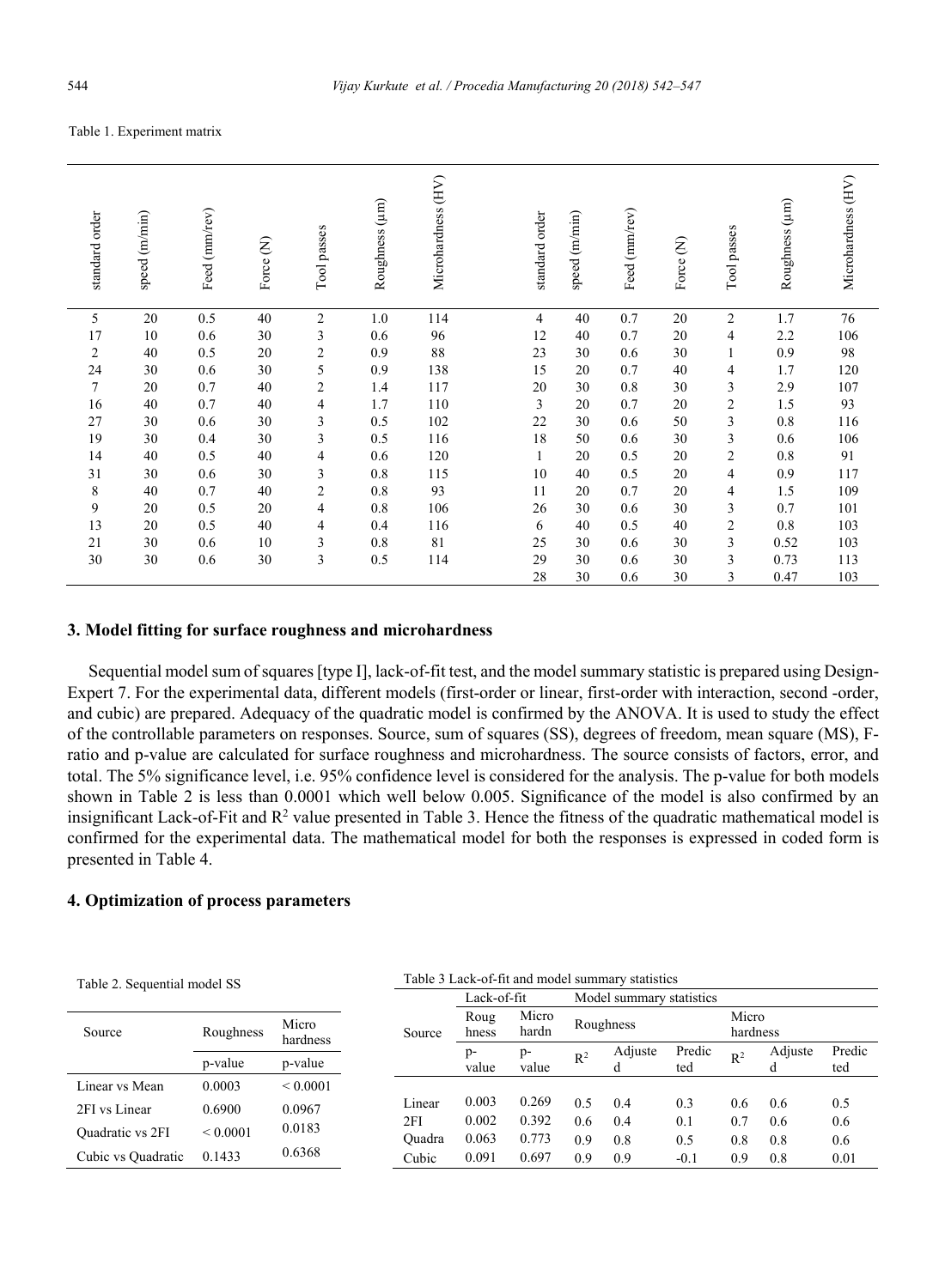| Response          | Mathematical model in coded form                                                                                                                                                                                                                                                     |
|-------------------|--------------------------------------------------------------------------------------------------------------------------------------------------------------------------------------------------------------------------------------------------------------------------------------|
| Surface roughness | Roughness = $0.62 + 0.026*A + 0.47*B - 0.079*C + 0.048*D + 0.011*A*B - 0.11*A*C + 0.084*A*D - 0.049*B*C$<br>$+0.16*B*B + 7.062E - 003*C*D + 0.033*A^2 + 0.32*B^2 + 0.078*C^2 + 0.11*D^2$                                                                                             |
| Microhardness     | Microhardness = 107.488571 - 1.354173889*A - 2.072492778*B + 7.375840556*C + 8.750826111*D - 3.4837608<br>$33*A*B - 1.818760833*A*C + 3.57001083*A*D + 0.35376083*B*C + 0.054989167*B*D -3.33001083*C*D -1.8$<br>$60057718*A^2 + 0.729942282*B^2 - 2.512557718*C^2 + 2.34369228*B^2$ |

For any process, every response may have distinctive objectives to accomplish, like maximization, minimization, contingent on the quality requested. Desirability function approach consolidates every one of the objectives put for every response. The importance is assigned to each response. Numerical iterative techniques are used by optimization tool to obtain the solution. In the study, criteria selected for optimization are summarized in Table 5. The equal importance is given to surface roughness and microhardness, other factors speed, feed, force and a number of tool passes is kept in the range. The iterative numerical technique is used by Design-Expert 7.0 to solve desirability function, which is a geometric mean of all transformed responses; surface roughness and microhardness in the current work. The few iterations having maximum desirability value of the responses are presented in Table 6. The optimum solution is the input parameters, which shows maximum desirability value. Hence, the most desirable burnished condition desirability value 0.872 is, speed 37.9 m/min, feed 0.5 mm/rev, force 35.49 N and number of passes four. Surface roughness obtained is 0.524 µm and microhardness 125.02 HV. This is the optimum condition for minimum surface roughness and maximum microhardness.

## **5. Effect of different parameters on surface roughness and microhardness**

The three-dimensional plot of feed versus a force for surface roughness is shown in the Fig.2.It is observed an increase in the feed considerably affects the surface roughness. As feed is increased the contact area between the tool and work surface increases due to which the asperities deform plastically. But as soon the surface attains minimum value further increase in feed and force distortion of the micro-profile the surface takes place which deteriorates surface profile. The three-dimensional plot of force versus a number of passes for microhardness is shown in the Fig.3.It is observed that an increase in the force and number of tool passes improves microhardness. Increase in both the parameters, the tool penetrates beyond the maximum asperity height which causes surface hardening.

#### **6. Conclusions**

 Single roller carbide burnishing tool is used to burnish Aluminum 63400 alloy. Experimentation is performed with Box and Wilson CCD. The machining factors controlled during the experiments are speed, feed, force and number of tool passes. The response parameter is surface roughness and microhardness. ANOVA is employed to determine the most significant control factors on the surface roughness and microhardness. ANOVA is performed for statistical

| Table 5. Criteria for optimization. |          | Table 6. Optimal solutions obtained by desirability function. |       |      |       |                |           |               |              |  |
|-------------------------------------|----------|---------------------------------------------------------------|-------|------|-------|----------------|-----------|---------------|--------------|--|
| Criteria<br>Factors and response    |          | Importance                                                    | А     | B    |       | D              | roughness | microhardness | Desirability |  |
| Speed                               | In range | $^{+++}$                                                      | 38.1  | 0.5  | 35.49 | 4              | 0.527     | 125.186       | 0.873        |  |
| Feed                                | In range | $^{+++}$                                                      | 37.79 | 0.5  | 35.49 | 4              | 0.524     | 125.072       | 0.872        |  |
| Force                               | In range | $^{+++}$                                                      |       |      |       |                |           |               |              |  |
| Number of passes                    | In range | $^{+++}$                                                      | 37.05 | 0.5  | 39.04 | $\overline{4}$ | 0.522     | 124.549       | 0.868        |  |
| Surface roughness                   | Minimize | $+++++$                                                       | 38.2  | 0.5  | 39.93 | 4              | 0.531     | 124.461       | 0.866        |  |
| <b>Microhardness</b>                | Maximize | $+++++$                                                       | 20    | 0.56 | 40    | 4              | 0.653     | 117.290       | 0.778        |  |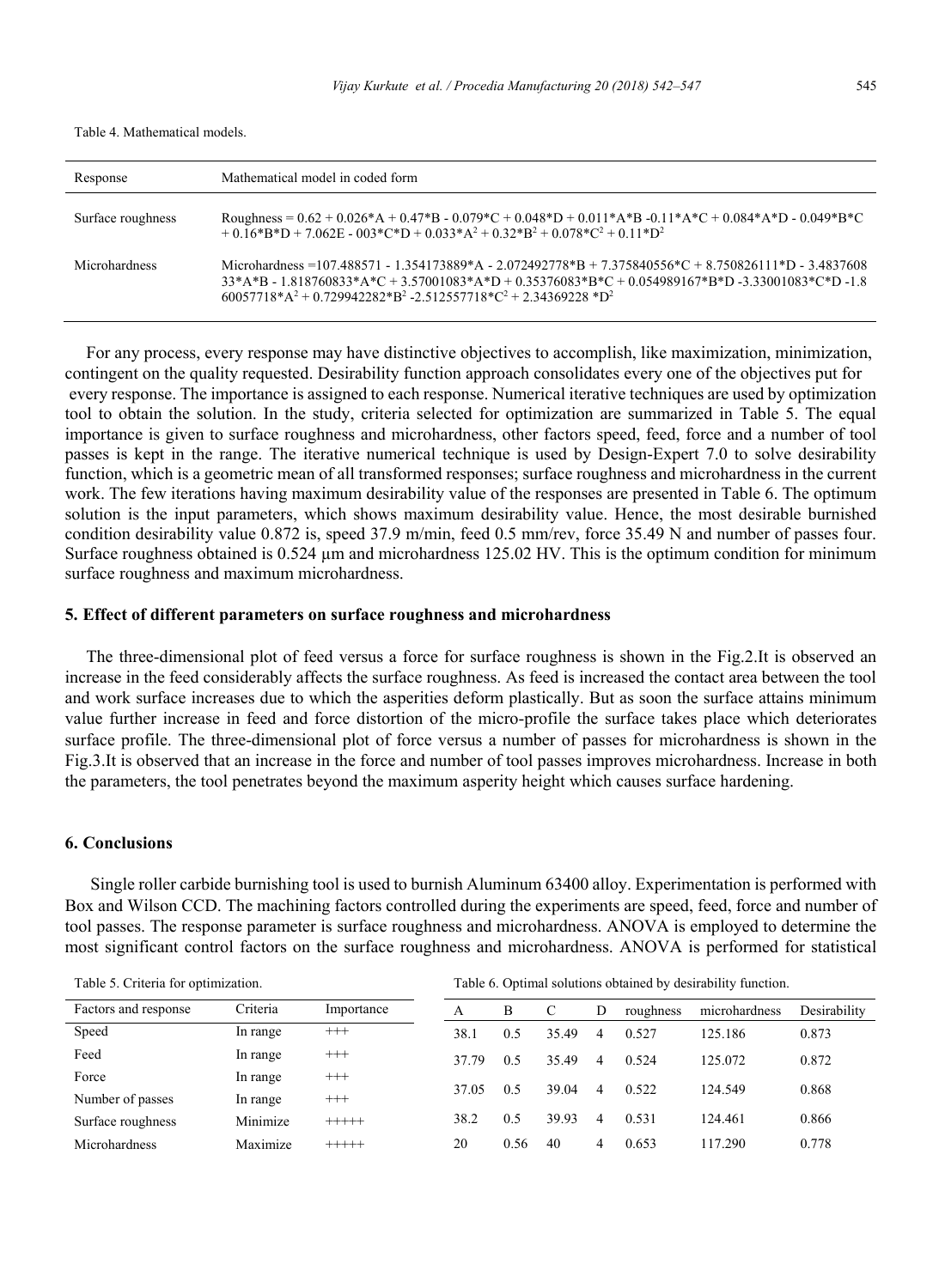



Fig. 2. Three-dimensional plot of roughness Fig. 3. Three-dimensional plot of microhardness

significance of the model. Mathematical models correlating process parameters with response surface roughness and microhardness were established. Experimental values and values predicted by Design-Expert 7.0 were compared. The desirability function approach is used to obtain minimum surface roughness and maximum microhardness. Following are the main conclusion of the study.

Feed is the most significant parameter affecting the surface roughness. For microhardness, the significant parameters are force and number of tool passes. A lot of interaction between various controllable parameters is observed for both responses, surface roughness, and microhardness. For surface roughness interaction between feed and force is significant. The interaction between force and number of tool passes influences microhardness significantly. Paradoxical behaviour between the surface roughness and microhardness is observed. In the initial stage of the burnishing process, surface smoothing mechanism takes place because of the plastic deformation of the asperities. In the later stage, work hardening takes place which increases microhardness. Besides the burnishing parameters, initial surface roughness affects the responses.

RSM allows us to fit the quadratic model for various responses. The validity of the model can be checked with ANOVA. The most desirable burnished condition desirability value 0.872 is, speed 37.9 m/min, feed 0.5 mm/rev, force 35.49 N and number of passes four. Surface roughness obtained is 0.524 µm and microhardness 125.02 HV. A desirability function technique can be used to optimize both the surface roughness and microhardness. The equal importance is given to both the responses surface roughness and microhardness both. Also, the importance of the different parameters is to be given manually. Based upon the importance given to the different parameters results may vary. Hence this is not a generalized model for multi-response optimization. Multiobjective optimization for surface roughness and microhardness need be carried out to obtain Pareto front which helps to visualize and quantify tradeoffs amongst both responses.

#### **References**

- [1] Adams, G. and M. Nosonovsky, Contact modeling—forces. Tribology International, 2000. 33(5): p. 431-442.
- [2] K.O. Lowa, K.J. Wongb, Influence of ball burnishing on surface quality and tribological characteristics of polymers under dry sliding conditions. Tribology International 2011. 44: p. 144-153.
- [3] Hongyun Luoa, J.L., LijiangWangb, Qunpeng Zhonga, Study of the mechanism of the burnishing process with cylindrical polycrystalline diamond tools. Journal of Materials Processing Technology 2006. 180: p. 9-16.
- [4] Korzynski, M., Modeling and experimental validation of the force–surface roughness relation for smoothing burnishing with a spherical tool. International Journal of Machine Tools & Manufacture, 2007. 47: p. 1956- 1964.